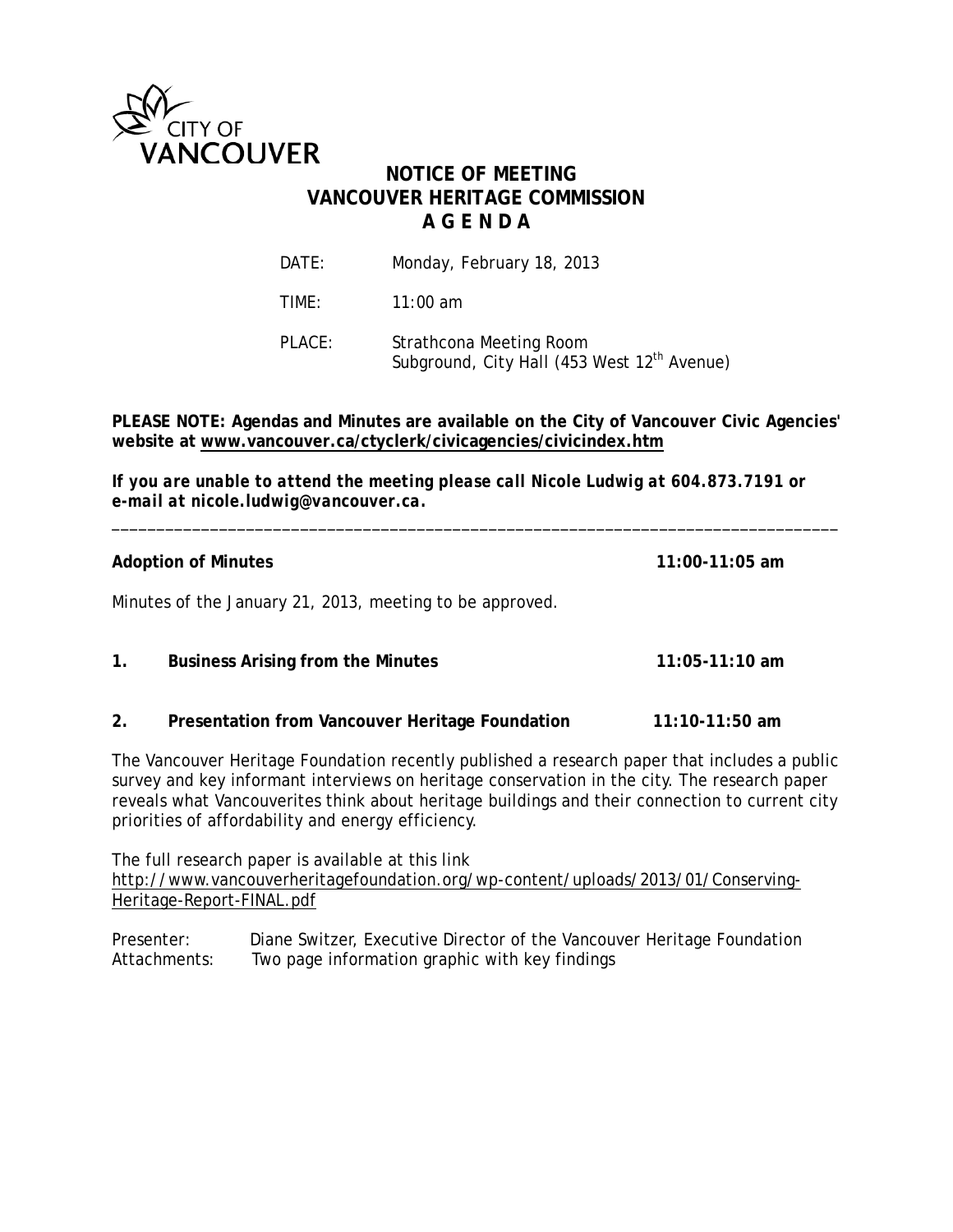### **3. Conservation Review**

**(a) 150 E. Cordova 11:50-12:35 pm DE416465**

Located at 150 East Cordova Street, this 50 x 122 site is currently vacant. It is at the border of the HA-2 Gastown zoning district, with the zoning changing to the DEOD Downtown Eastside Development District, Sub Area 1: Main and Hastings, to the east and rear (south) of the site, across the lanes.

The immediate context is a mixture of building types, including both historical buildings and those of more recent vintages. To the west is a recently constructed 3 storey artist studio building, across the flanking lane to the east are lower 1 and 2 storey commercial buildings fronting on Main Street, and across the rear lane to the south are primarily 9 storey residential hotels, with some 1 and 2 storey commercial buildings in between, fronting on East Hastings Street . The buildings across East Cordova Street on the north side include 5 and 6-storey residential and institutional buildings.

The proposal is 9 storey mixed-use building, with a commercial unit at the ground floor and 8 storeys of residential above. A total of 61 residential units are proposed, with a mix of studio, and 1 and 2 bedroom units, five of which are 2 storey loft units. The primary residential entry is located at East Cordova. The gross floor area is 46,163 SF. The height of the building to the top of the roof deck is 76ft - 79ft, depending where it is measured (due to the drop in grade on this site). Seven parking spaces are provided at the ground floor, as well as two car-share spaces. Vehicular parking and garbage storage areas are accessed from the lanes. There is no underground parkade proposed as the site width would not accommodate conventional underground parking. The applicant is proposing payment-in-lieu for the remainder of the required parking spaces (4 spaces). Bicycle parking and bulk storage lockers are provided at the basement, with the building serviced by two elevators. The roof top is proposed to be developed as garden and patio space for use of the residential units.

The overall design and architectural expression is required to meet the expectations of the HA-2 Design Guidelines for new buildings. The design is intended to be a modern interpretation of the historical Gastown character. The design seeks to respect the predominant patterns of building form, height, fenestration, façade composition and materiality, while proposing a more contemporary aesthetic in terms of the building details.

The Gastown Heritage Area Planning Committee received the presentation on January 16, 2013 and because of the complexities of the project, and its importance for Gastown, the Committee requested that the item be deferred to the February meeting for further discussion.

Issues:

- (i) Compliance of the proposed design with HA-2 Design Guidelines;
- (ii) Compatibility of the proposed design with the historic character of Gastown; and
- (iii) Height relaxation (of up to 4ft above 75ft limit)

| Applicant:   | Christopher Bozyk Architects Ltd., Nick Bray, RIBA |
|--------------|----------------------------------------------------|
| Attachments: | Reduced drawings                                   |
| Staff:       | Marie Linehan, Development Planner                 |
|              | Zlatan Jankovic, Heritage Planner                  |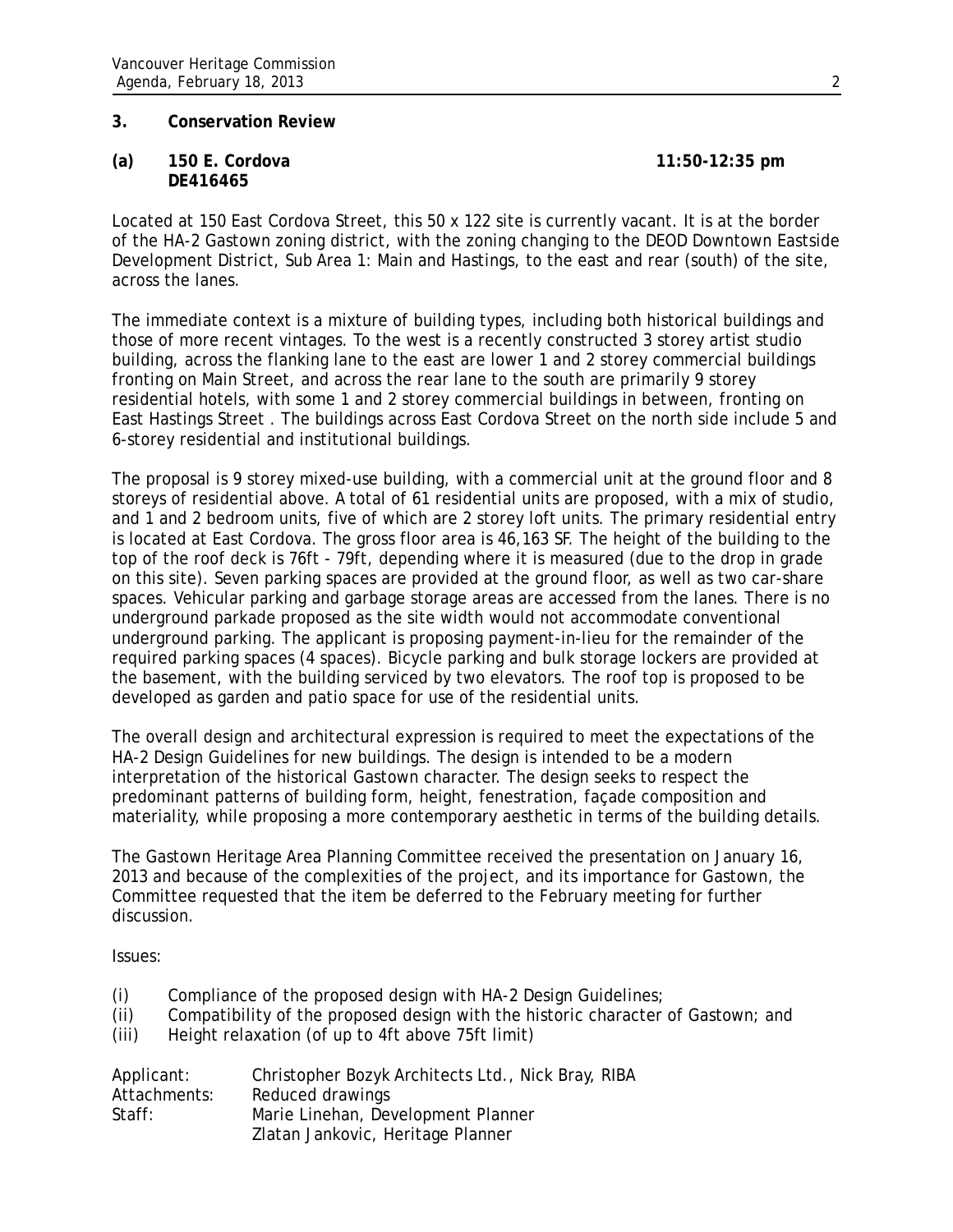### **(b) 498 Carrall Street (1 East Pender) – DE 415524 12:35-1:20 pm VHR B (M)**

The application was received to rehabilitate this significant Chinatown heritage building. The proposal is to adaptively re-use the building, retain the existing built form and massing, rehabilitate the exterior, and change the uses to office and parking (on the ground floor) and community theatre (on the second floor).

498 Carrall Street (1 East Pender), also known as The Chinese Times Building, is listed in the "B" evaluation category on the Vancouver Heritage Register and it is municipally designated heritage site. The heritage value of the building is found in its architecture, the choice of brick as a construction material as well as in its direct association with individuals, organizations and uses that played important roles in the Chinese community. The building was home to the Chee Kung Tong, the Chinese Freemasons, associated with the earliest immigration of Chinese to British Columbia during the Fraser River Gold Rush of 1858 and the establishment of the community in both, BC and Canada. The second significant tenant was the newspaper, the Chinese Times, which had its offices here from 1930s until 1990s. (Please refer to the attached Statement of Significance for more information on heritage values and character defining elements).

The conservation plan by Soren Rasmussen Architects is generally consistent with the Chinatown HA-1 Design Guidelines and the Standards and Guidelines for the Conservation of Historic Places in Canada. The chamfered building corner will be retained, the "cheater floor" feature retained and modified to provide adequate access and headroom, the large cornice fully restored, the bay windows on E. Pender St. preserved and repaired, storefront windows on Pender St. restored as per the original configuration, the facade on Carrall St. rehabilitated to better accommodate new uses. The conservation plan also includes four significant new elements: the garage entrance and the theatre entrance on Carrall Street, the extensive fixed canopy along both principal facades, and the building projection onto Carrall Street located above the new theatre entrance.

The applicant has requested heritage incentives through the Heritage Building Rehabilitation Program (HBRP), in exchange for the conservation of building's heritage features. The incentives consist of \$100,000 façade grant (two grants of \$50,000 each) and the property tax exemption over the period of up to 10 years. The property tax exemption incentive has not been determined yet.

The application was presented to Chinatown Historic Area Planning Committee in December 2012 and January 2013, and was generally supported, with further requests, as follows:

"That the Chinatown Historic Area Planning Committee generally supports the proposal for 498 Carrall Street (1 East Pender) – DE 415524 with the following considerations:

- a) suggestion that the overall support of the new design element of the bay window, and that the entrance and the bay window be treated as a unified element, and that it remain a unique and contemporary component of the project;
- b) requests that further design consideration be given to the canopy in regard to width, length and the need for continuous coverage around the building, and strongly encourages that the projection of canopy be reduced, and that a fragmented canopy may be more fitting with the neighborhood;